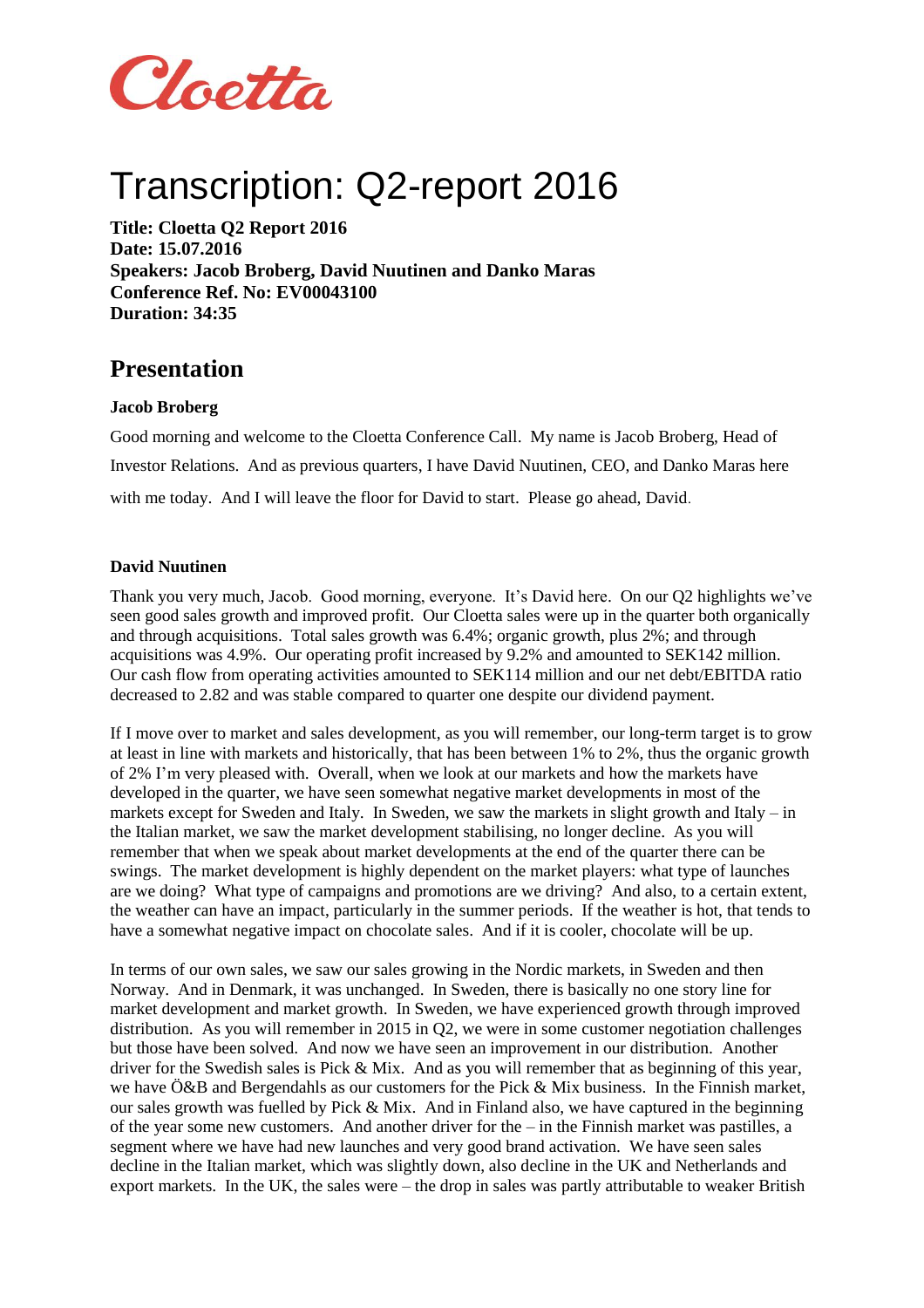

pound following the Brexit referendum. Our sales in the UK is, however, less than 5% of total group and the future impact of the Brexit is not expected to be material for Cloetta. In the Dutch market, we saw some market decline and therefore we saw also a decline in our sales. However, from a market share point of view, we were not losing.

And with that sort of quick overview on our sales and market developments, I will hand over to Danko.

#### **Danko Maras**

Thank you, David. Good morning, everyone. And perhaps before I start going through the numbers, you might have noticed that in our quarterly report, we have introduced the – voluntarily introduced the E-S-M-A or ESMA guidelines on our alternative performance measures, the APMs. And hopefully, that will give you a lot of answers to specific questions. We'll see how this turns out in the long run, but we have introduced it. And hopefully, I would expect that there perhaps would be a bit less questions today given that you have a little bit more insight on the report. But we will see. I look forward to the Q&A session anyway.

But if we go back to page 4 and we look at the top line, I'll come back to the 6.4%. What is particularly satisfying in this quarter is that we have a gross margin or a gross profit of SEK572 million where the margin is 42%. That is an enhancement of the margin of about 110 basis points, so a significant good structural improvement continuing. And getting the benefits from our supply chain strategy, as you know, is coming through quite well in our performance. This should also be noted that the inclusion of Lonka is actually diluting our margin with a continued 110 basis points compared to last year. So we are actually even stronger on the gross margin and development than what you are seeing there. And Lonka, as you know, we will deal with in terms of getting full run rate of savings in 2017 and 2018. So very good delivery on our gross margin that continues to follow through in the rest of the line items.

Our operating profit at – adjusted at SEK150 million is 11% margin. That's also an enhancement of 12.8% and continues to increase our operating profit margin, so that if you go in and look at the rolling 12 months, you can see that we are making our steps towards the 14%. It is now moving from 12.4% to 12.5%, slowly but steadily increasing. The operating profit is SEK142 million. And the difference between the two, you can actually see in the tables that we are forwarding. But for awareness and information, it is related to the Dieren closure, the factory closure, and a small stint of the final payment for the earn-out of The Jelly Bean Factory. That has now been paid on the  $4<sup>th</sup>$  July. So Cloetta, today, owns 100% of The Jelly Bean Factory and the execution is over and done with.

Our net financial item continues to decline because of the affected interest rates, but also lower debt. And our profit before tax is SEK110 million. The profit for the period of SEK77 million, is better than last year, with SEK11 million. But the corporate tax rate, I am sure you have reflected on seeing that it is 30%. It comes back to the fact that we still have a non-tax deductibility of earn-out which is considered to be part of the purchase price. And we also have a one-off item in Italy whereby we are not acknowledging tax credits to the same extent that we normally would do, and those two are oneoff in event. And then we also have some international rate differences that are affecting the tax rate versus the 22% that you should see from Sweden.

If I then move on and go to page 5, you can see that organic growth rate is very nice. To come back to growth, 2% organic growth also makes 0.6% growth full – on a year-to-date basis. Our structural changes, 4.9%, relates to Lonka. It's both in the quarter and year-to-date. And for those of you who follow us closely, please remember as of Q3 onwards, all the growth will be reported as organic because the acquisition of Lonka was done in July last year so that no more structural changes, unless there will be an acquisition coming through, will be reported in Q3 going forward. We still see a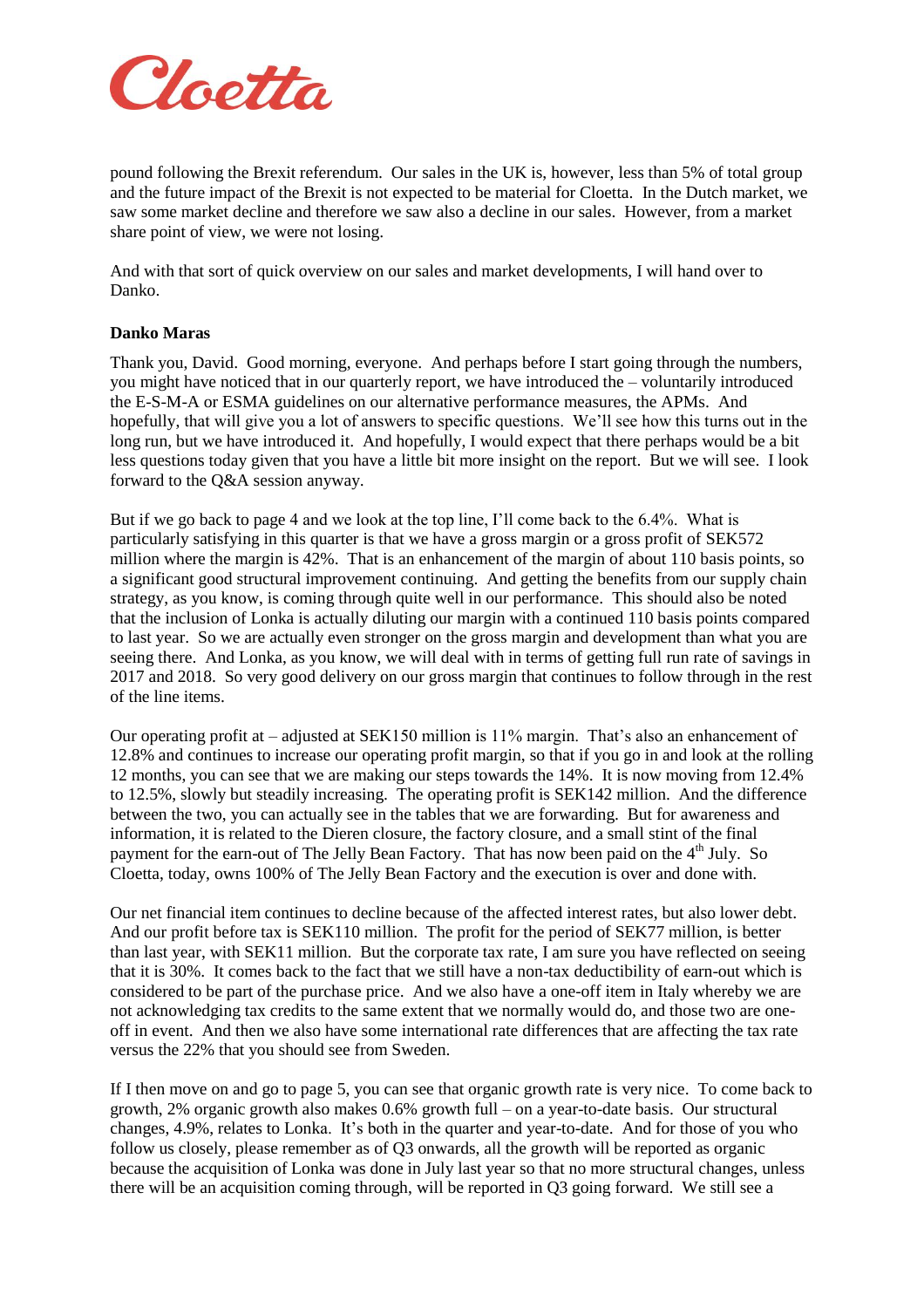

weakening of the euro, affecting our exchange rate with 50 points. And that sounds contrary to the effect of Brexit where the SEK actually had a significant impact both to the euro and the pound. But please remember all, again, that the reporting is on an average rate. And therefore, you don't see the immediate effect that did affect us a lot in the closing rates for the balance sheet but not in the income statement. So if this holds, you will see actually a return to growth on FX if the devaluation that occurred will continue.

On page 6, if we just look at the graph, I continue to say it's a good depiction of the contribution by quarter. It's nice to see the step-up that you can see in Q2 for three years in a row, both on top line sales, operating profit and operating profit adjusted. We continue to drive the enhancement of margin and we continue to do it sequentially. And obviously, we also like the fact that if you look at the convergence between the adjusted operating profit and the operating profit, it's a very slight difference there.

Moving into cash flow, you can see a continued strong cash flow delivery whereby at the end of 2015, we had SEK927 million. The current rolling number is SEK908 million. And if we just move straight in to page 8, you can see that a very good cash flow delivery from operating activities before changes in working capital, SEK149 million versus SEK100 million. On a year-to-date basis, we are actually SEK100 million ahead of last year on good EBIT delivery, less interest cost, less tax cost and delivering a lot of good cash flow from the income statement. Our working capital, we are still positive on a year-to-date basis with SEK97 million. But in the quarter, we had a negative movement of SEK35 million. That relates to production planning, the fact that we are building up seasonal products. And that's not for Italy, it's actually for Juleskum in Ljungsbro. And that is a production that we are not – that we did not do in the prior year. We are also building up sales stock for the Dieren closure that we have announced. So it's going according to plan entirely. Our internal target number of days-on-hand are spot on, so this is just in line with what we are expecting in our operating plan.

You can see that our CAPEX is in line with last quarter, slightly above but not a lot. The big item you see in this table is the SEK232 million on the financing activities, and that relates to the SEK144 million of dividend that we did in the quarter and also an amortisation of debt of SEK90 million that we did in the quarter. And those two with some slight smaller items is the total number for the quarter.

If we then continue to the next page before I finish off, you can see that we are holding 2.8 times net debt/EBITDA, slightly above 2.78 we had in Q1. Had we not done the dividend payment, we would have been very close to our financial long term strategy. We need to come up to an EBITDA of SEK1 billion, we are closing in on that. And our net debt being at SEK2.5 billion, then the ratio would be achieved. So we feel comfortable with the delivery of cash. Even though we might have had a negative movement on working capital, we still feel strong about cash-generating capabilities.

And with that, I give the word back to David.

#### **David Nuutinen**

Thank you, Danko. So going forward, in focus areas, it is of course on profitable growth. That is our bread and butter. It is all about the – building the plans, delivering the plans, everyday execution, driving for quarterly growth, monthly growth, daily growth. The second one is the implementation and driving the initiatives within Pick & Mix. As you know, we have – we are now number one in Sweden in this area.. And of course through the new customers and our experience, we are gaining momentum, and of course, then want to drive that initiative further.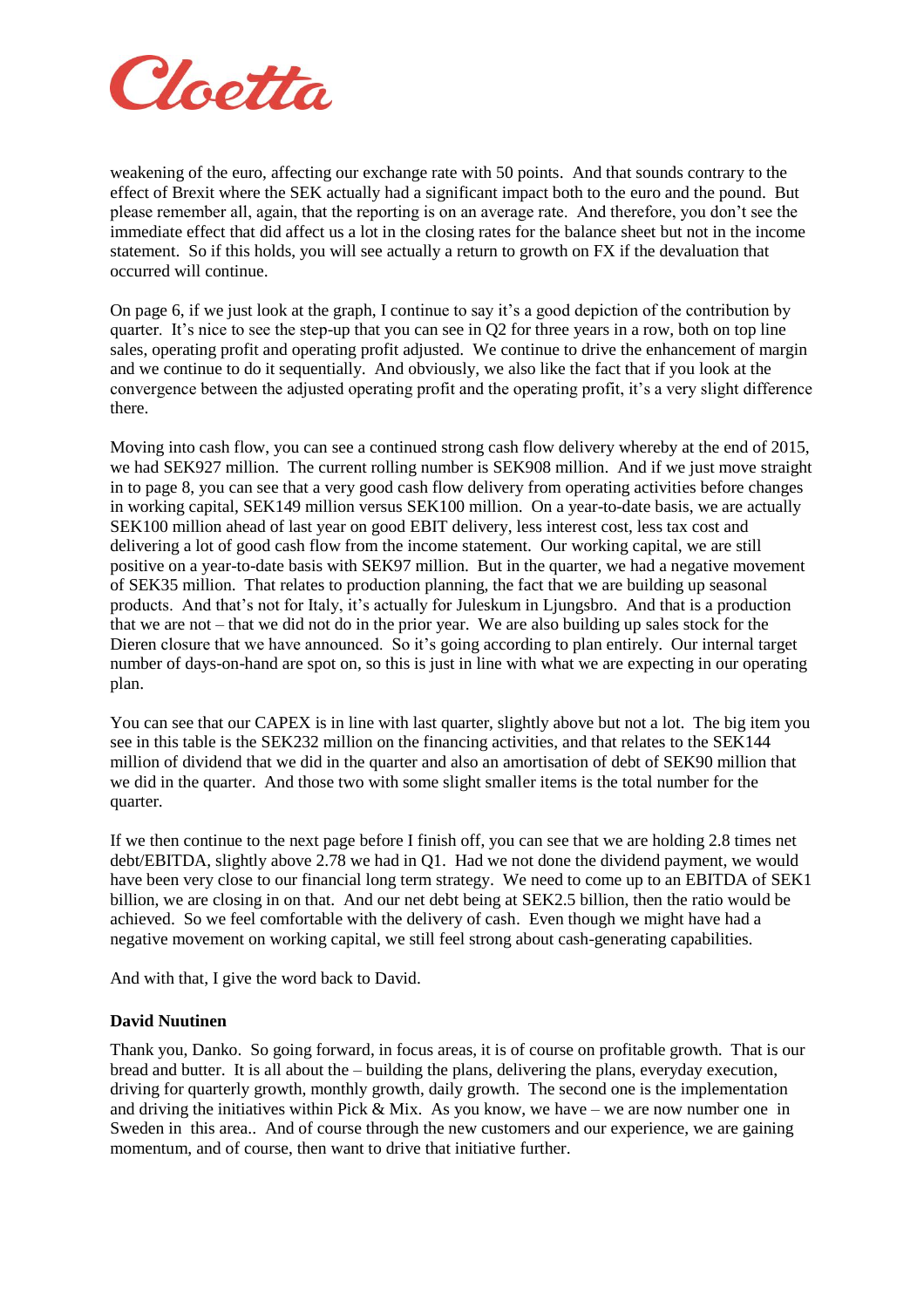

As Danko also mentioned, the closure of factory in Dieren is moving according to plan. It is absolutely going according to plan and the production in Dieren will cease towards the end of this year and then the production will be transferred to Levice in Slovakia.

And the fourth focus area is the operational excellence in supply chain after having gone through a major restructuring process. Now, it's all about the daily operations and working on that. And Lean 2020 is very much focussed on line efficiencies, waste management and etc.

On the last page, not – definitely not the least, is of course the end product, the products that we are then delivering to our customers and consumers. Here, you can see a selection of product launches during the second quarter. This category is characterised by the fact that there are a lot of launches and a lot of news to both consumers and customers. You can see here that we have line extensions in the various markets taking place, also including some channels like travel retail. And what is very, very delightful to see is that we are very, very active in all of the main categories, being enjoyment, gum, pastilles and chocolate across all markets.

# **Jacob Broberg**

Okay. Thank you, David. With that, we open up for questions. So please go ahead, operator.

#### **Operator**

Thank you. Ladies and gentlemen, if you wish to register for a question, please press 0 followed by the 1 on your telephone keypad. If you wish to cancel your request, you may do so by pressing 0 followed by the 2. Once again, to register for a question is 0 followed by the 1 on your telephone keypad.

The first question comes from Mikael Holm from Danske Bank. Please go ahead. Your line is now open.

#### **Mikael Holm**

Yeah. First, a question on the gross margin, adjusted up 140 basis points. If you've confirmed that there was 110 basis points dilution from Lonka, I think you said that. But explaining this, I mean, underlying improvement then on 260 basis points, you mentioned supply chain improvement. But could you also mention other factors if there are positive net between, for example, raw materials and your net price is in the quarter? That's the first question.

I have a second one and that's basically related to the OPEX development. I think underlying OPEX was basically flat in the first quarter despite that in Lonka and now costs are growing, I think, 9%. Was there a bit of timing in some cost between these two quarters or are there some other explanations why you didn't have that cost growing again in this quarter?

#### **Danko Maras**

Okay. That's – good morning, Mikael. It's Danko here. Let me just go through and see if I remember all three of them, I think so. The gross margin, when it comes Lonka, yes, it's confirmed that we have a dilution from Lonka of 110 basis points, it's year-to-date equal. So the impact on the fact that we are including Lonka in our reporting and we did not have it in the first half here last year is a dilution of 110 points on a year-to-date basis as well. So clearly, that is something we are working on to improve. At the same time, the underlying gross margin is even better than what we are reporting and we thought that was important to highlight.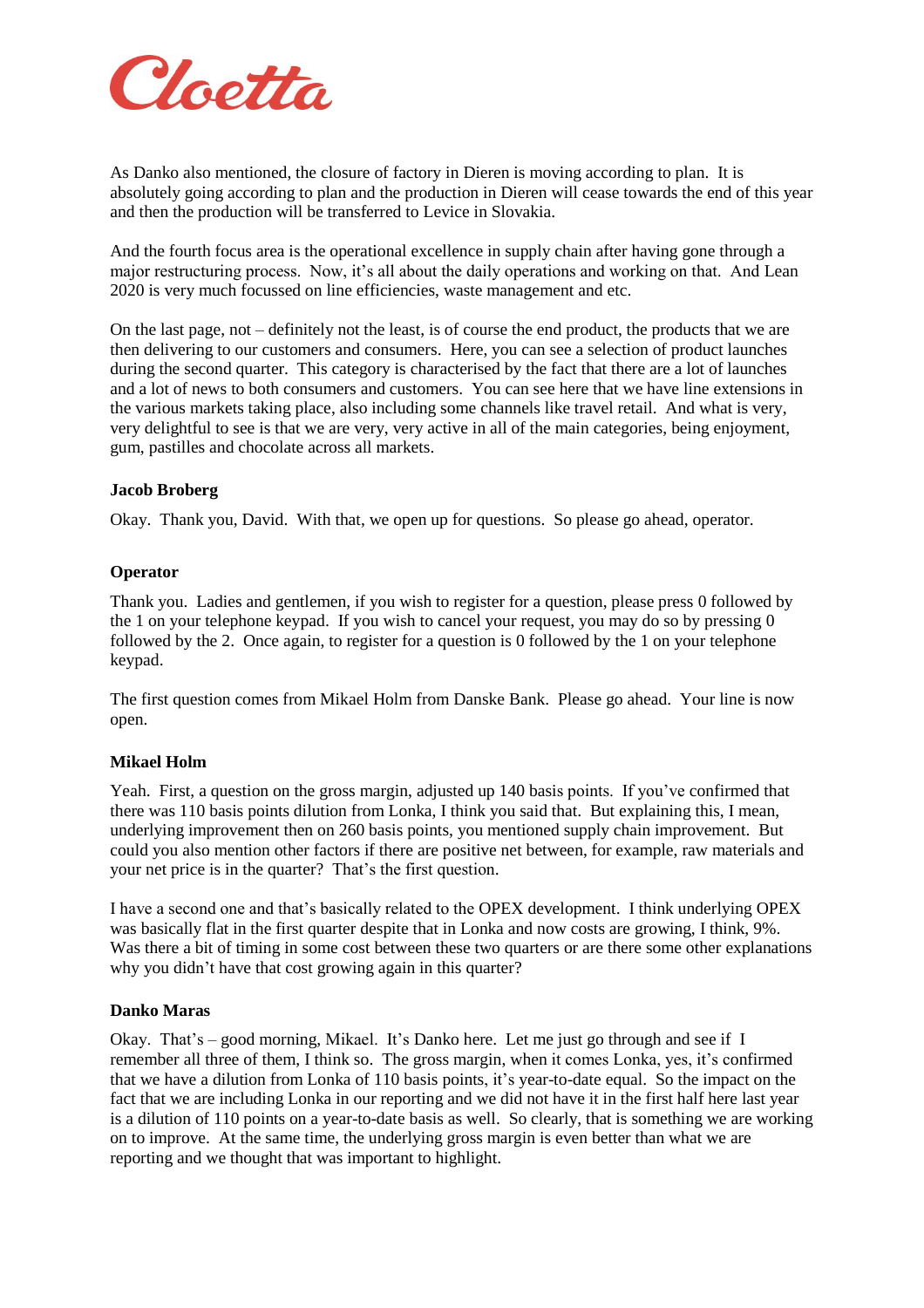

There is  $a - in$  the supply cost, it means there can be a multitude of items that are structurally improving. It can be anything from input cost to conversion cost to coverage, the fact that you're producing more and get a lower cost per unit. We have a good distribution of those items in total. Clearly, the whole manufacturing footprint was about margin expansion through improvement in the conversion cost. And we can see that the delivery of our strategy is yielding a lower conversion cost per kilo in line with our strategy. Clearly, we are also of course in a situation where we don't have significant high input costs, so that is also benefitting us. And our coverage, as you can see, the growth we are showing is predominantly on volume. So the fact that Pick & Mix is doing well is also helping the supply chain and the cost per unit.

On the OPEX part, you have seen, if we look at the quarter and year-to-date, the direct selling is flat on a year-to-date basis. Despite us investing in merchandises for our Pick  $&$  Mix, the G $&$ A is going up. But please remember, and you can see that in these tables that we are introducing now, that the earn out adjustments both in the quarter and year-to-date is quite significant and is booked in G&A. The other part that is also affecting the comparator is the fact that we are not having Lonka in the prior year. It is now in the current year indirect but it was not part of it last year. Our scrutiny on selling expenses in G&A is very firm and we have a good control of the cost in our indirect structure. As you know, the value creation is predominantly coming from margin expansion and gross margin but we need to hold firm of our OPEX as well and I would say we feel we have a good control of that.

Hopefully, that answers your three questions.

#### **Mikael Holm**

Yeah, that's fine. Thank you.

#### Operator

Thank you. The next question comes from Alexander Koefoed from Nordea. Please go ahead. Your line is now open.

#### **Alexander Koefoed**

Yes. Hello, gentlemen. Thanks for taking my questions. The first one would be on working capital. Would you say that the trend in Q2 of negative cash effect from working capital is likely to continue for the remainder of the year?

#### **Danko Maras**

Hello, Alexander. It's Danko here again. I'll take that one as well. If you look at working capital as a percent of net sales, you can see that we're still below the 10% which has been our strategy. We continue to build inventory because in the third quarter, we are actually starting to produce the whole nougat production for our seasonals campaign in the fourth quarter and that's very normal in our line of business. We have done that every year. So we are doing a build-up of inventory. At the same time, I think that the big reference point that should be there is, where is our working capital as a percent of net sales And we are actually below the 10% currently. We intend to stay there. We do not intend to increase it. So the working capital movement on a full-year basis, you will see swings between the quarter, but we will stay below the 10%.

#### **Alexander Koefoed**

Okay. And I think you mentioned that you have some effect from building up stock because of the factory moved to Slovakia. Is there something extra that you might see there compared to previous quarters?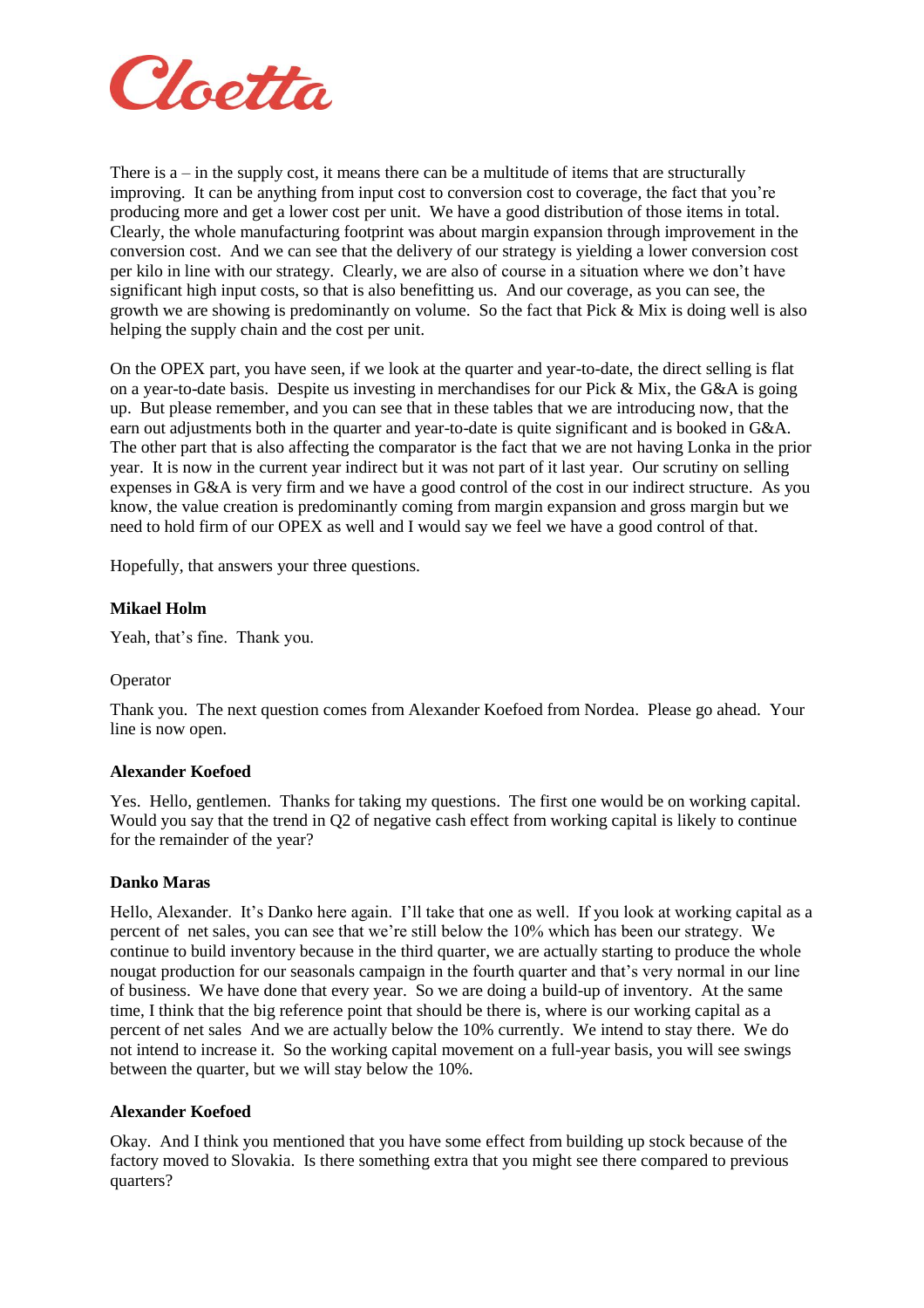

### **Danko Maras**

Absolutely, we are stopping production in there, and during the time we are moving and setting up the lines in Slovakia there will be no production of those products and we need to ensure that we have sufficient safety stock to deploy and dispatch those products to the markets. So that build-up is something that we are doing as we go along. And then of course, we will have to make sure that we revert back into this normal production in Levice as the lines starts working. All of that are a little bit unknowns but we feel we are in a good position. We have some experience fortunately and unfortunately, the closed factories. And therefore, we know that we need our time to make sure that the calibration of the line efficiency will be up and running again.

#### **Alexander Koefoed**

Okay. And on the payable side, could you add some colour on the development there? It's my understanding that that has also affecting your cash flow negatively.

# **Danko Maras**

There's nothing specific on the accounts payable that is affecting it either way, it is a result of the different supplier payables that we are having. We haven't seen any specific trend of it. As you've seen, we have a significant improvement in receivables and they are sort of offsetting each other. So no particular event that drives the payables more than the effects of any given quarter. Please keep an eye on the 10%, that's the benchmark that we are holding firm to.

# **Alexander Koefoed**

Okay. Fair enough. So there is not an effect, for example, from higher cocoa prices or other raw materials in that?

#### **Danko Maras:**

Not really, no.

#### **Alexander Koefoed**

Fair enough. And then just one last question if I may. On UK, do you see any changed behaviour with your customers, retailers in that markets?

#### **David Nuutinen**

I mean, since the Brexit referendum, I think that it's too short period of time yet to say and see. I think it remains to be seen and we are monitoring it of course closely. But so far, nothing spectacular or important.

#### **Alexander Koefoed**

Okay. Very clear. Thank you very much for taking my questions.

#### **Operator**

Thank you. The next question comes from Anna Patrice from Berenberg. Please go ahead. Your line is now open.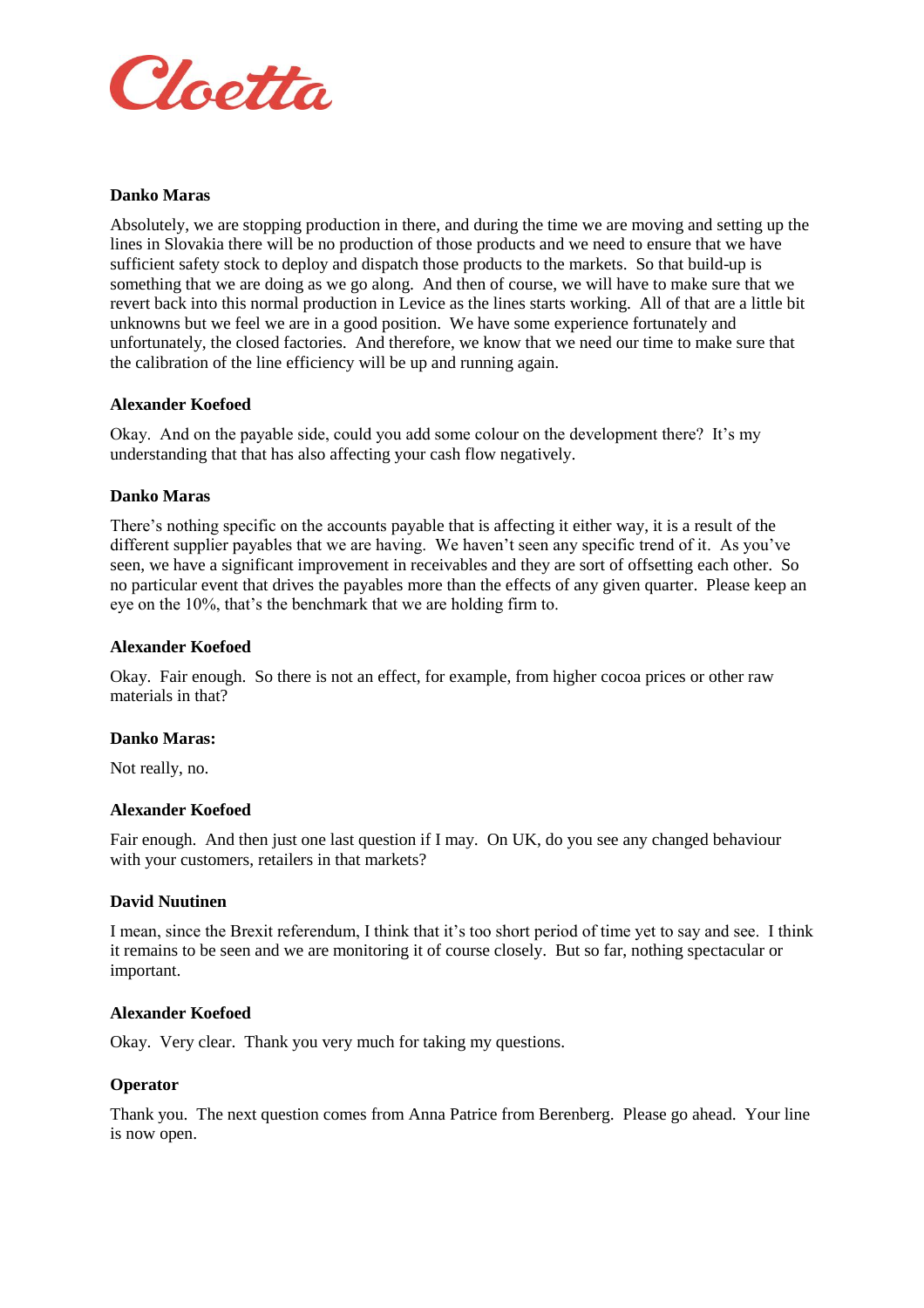

### **Anna Patrice**

Yes, hello. Well, thank you very much for all the questions already provided and also for more information on the restructuring charges. That all was very helpful. So thank you very much. Just a couple of questions from my side – well, five questions. First one is again on organic growth. So you had an amazing quarter despite the market weakness. Could you maybe elaborate maybe why do you think the markets were weak and what are your expectations going forward for the markets? And should we expect these kind of 2% organic growth going forward for the rest of the year?

Second question again on the growth, on Lonka. I understood – maybe I was wrong, but my  $-I$ thought that Lonka in 2014, before acquisition, it did something like 300 million of sales. So in this first half of the year, you did higher 137. Last year in the second half, it was roughly I think 150 million, if I'm not mistaken, right? So if I put those together, that will be still below 300 million that Lonka did in 2014. So what are the drivers here and how do you expect the growth for Lonka going forward?

Third question is on the tax rate. I understood why the tax rate is a bit elevated in the first half of the year. If I adjusted those one offs, the underlying tax rate is in range of 25% I believe. So is that a good a proxy for the second half of the year?

The fourth question is on – again, on the working capital, this is a follow-up question. I understood that there are some build-ups that you have to do ahead of the closure of the Lonka facilities in the second half. Do you think that it will inflate significantly more your working capital or do you think what you have seen as a [inaudible] capital is kind of sustainable so that shouldn't much of their further cash flow, the cash outflow from the build-up and working capital?

And then the last question is on the G&A because there was a substantial increase in G&A in the first half of the year and also in the second quarter, even if I adjust for one-offs. So what is the driver behind this increase in the G&A and how should I think about it going forward? Thank you.

#### **David Nuutinen**

Okay. Anna, it's David here. So I'll take the two first questions. You were – the first question was referring to the organic growth of 2% in market development and elaborating a bit on that. I think on the market developments as we've seen over the years that there can be some swings between the quarters. As you will remember that I have also mentioned that the market development per se can be driven by launches, campaigns, promotions, how do they fit last year in quarter 2, we saw somewhat of an upswing in the market development. Those drivers then are different this year. The market developments in terms of when we are saying that they're somewhat negative are not significantly negative, we just see that – those swings. Our sales development, and particularly in some of the Nordic markets where have – where we're seeing a strong – stronger growth development is particularly then explained and drivers are, as mentioned, the – in Sweden and Finland, the Pick  $\&$ Mix, and Sweden also  $-\alpha s$  I've said, that last year we had a customer contract negotiation challenge. that was then solved and now we're seeing the positive impact of being back in business. And then in Finland, we see the Pick & Mix and the pastilles and the strong launches.

So there is no sort of one clear sort of driver for the – a generic driver for the market. It varies from market to market. Then when we speak about the development of Lonka sales in 2014, we have announced that the sales was about SEK300 million. Our plans going forward and how we have been executing the plans, we are moving in accordance with plans. We have seen, for instance, in Norway where we have – one of our customers has lost their contract and thus – and the – in the Pick  $\&$  Mix area and the new Pick & Mix aggregator there has not taken Lonka in. So we have some swings here and there but overall, we're moving according to plan.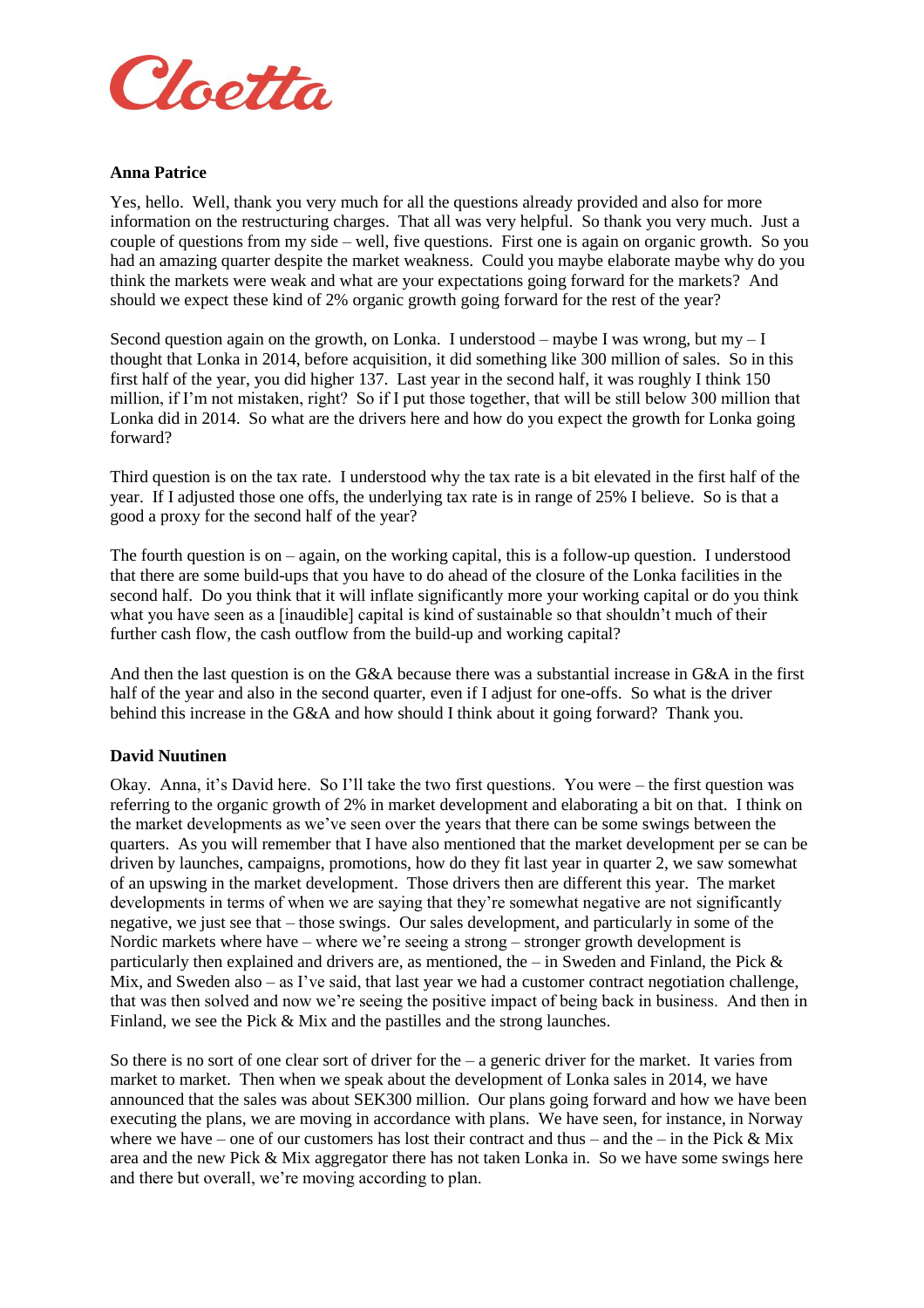

### **Donka Maras**

Okay. So if I take the last three then, Anna.

#### **Anna Patrice**

Sorry. So just a quick follow-up on Lonka. So what are your expectations? Do you expect that the Lonka overall will grow in line with the markets, in line with your guidance of 1%, 2%? And then this last contract, did – do you recover it? Or should we expect to feel some slightly lower growth or slightly lower sales in Lonka in 2016 versus what it did before you bought it?

# **David Nuutinen**

Well, Anna, as you remember, when we announced the Lonka acquisition, we said that it will particularly strengthen our position in the Dutch market, but also in the Nordic markets and the UK in Pick & Mix. And it will – and it also gives us access to new technology and with that new technology, we do see overtime further opportunities in that type of product, which is then soft nougat and toffee and fudge. In terms of what we have communicated to the market that with the black factory closure and the synergy realisations into 2017, this business will contribute to the 14% EBIT margin target.

#### **Anna Patrice**

Okay. Thank you.

#### **Danko Maras**

Okay. So then actually, quick answers to your last three questions, Anna. On the tax rate, I'll give you some numbers for all of you so that, you know, it's about 29% year-to-date. Italy is 290 points of that which is extra above our corporate rate. The earn out is about 170 points and international rate difference is about 170 points. So the two first ones are a bit one-off in nature. It would be then reasonable to assume somewhere to 23% to 24% at the corporate tax rate for our company. Please remember also in the actual cash tax paid year-to-date is 1 million.

On the working capital, I would just simply say that we are working on this 10% benchmark, Anna. So hold it to that; we'll hold ourselves accountable to achieve that strategy. We are below that level. We should not go above that level. And then on the G&A, again, the significant parts that are relevant for analysis is that if they started with the earnout adjustment and Lonka, then there are some other minor parts. But I don't feel the merit of going through them in detail here. Okay?

#### **Anna Patrice**

Okay. Thank you very much. So that means that for  $G&A$  as it is – as adjustments are out already, the earn out are out and Lonka already was consolidated in the second half. That means in G&A, in the second half, we should seek a stabilisation of the growth in G&A, right?

#### **Danko Maras**

Specifically to Lonka, you are absolutely right.

#### **Anna Patrice**

And – sorry. On the earn outs are there more to be seen?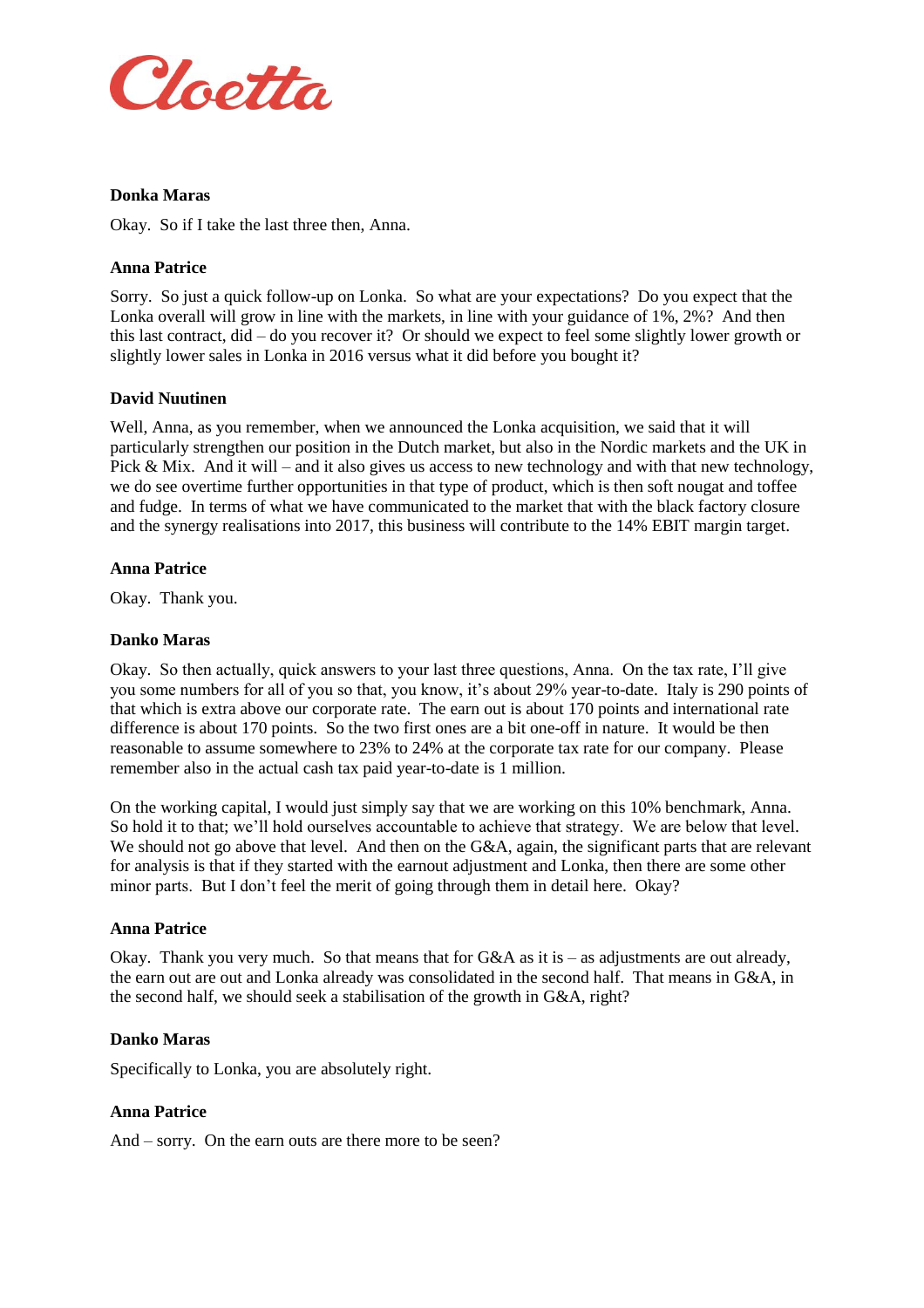

#### **Danko Maras**

What – the fact that we now own The Jelly Bean Factory means that we only have one more ear nout to work on and that relates to the Nutisal business. The actual payout of that is planned for next year in the second half of the – sorry, in the second quarter. Currently, the expectation is that we will do the actual payout and the adjustments to that, I don't see any particular or major issues regarding the earn out as we see it today.

#### **Anna Patrice**

Okay. All clear. Thank you very much.

#### **Operator**

Thank you. Ladies and gentlemen, as another reminder, to register for a question please press 0 followed by the 1 on your telephone keypad.

The next question comes from Stefan Cederberg from SEB. Please go ahead. Your line is now open.

#### **Stefan Cederberg**

Thank you and good morning. I have question on Lonka. If I have done the calculation correctly it seems that you are saying the gross margin in Lonka is 25%. And the first question is, why is it so  $low?$ 

And the second question is, is there any reason to believe why not Lonka gross margin will approach group average? And if that is the case, it looks like your 35 million in synergies seems a bit low.

#### **Danko Maras**

Hi, Stefan. This is Danko. I'll take your question. The 35 million improvement that you will see coming through, of course, we can debate whether it's too low or too high or in line with strategy, but it will contribute to the 14% EBIT margin. You are absolutely right that the margin in Lonka is lower than our average 40% margin. I don't want to be specific about exactly how much it is but you are right. And the synergy realisation that you will see from the Lonka restructuring with, both the fact that we will produce the products in Levice, but also the fact that we will insource third-party production because we now have a line in Levice that can do those products, will contribute in gross margin predominantly. So almost – virtually all the synergy realisation that we have announced will come through in the gross margin for Lonka. And why it's so much lower than our general margin, I think that has to do with the heritage of market share positioning, that we have such a strong brand positioning in our countries, it's the fact that it's not easy for a smaller player to hold good margins even though they've been very, very efficient in their supply chain, it's still very difficult towards the trade to hold the right pricing. And all of that, we are reviewing now with a completely different go-to market capability than what we had in the past.

#### **Stefan Cederberg**

Okay. And second question, on  $-I$  think you are the current CEO of your Italian market and I guess you're in the midst of planning for the seasonal product sales. What is your plan on the instance price level and do you anticipate to regain some market share in Italy in Q4 and also how that correlates to the nut prices?